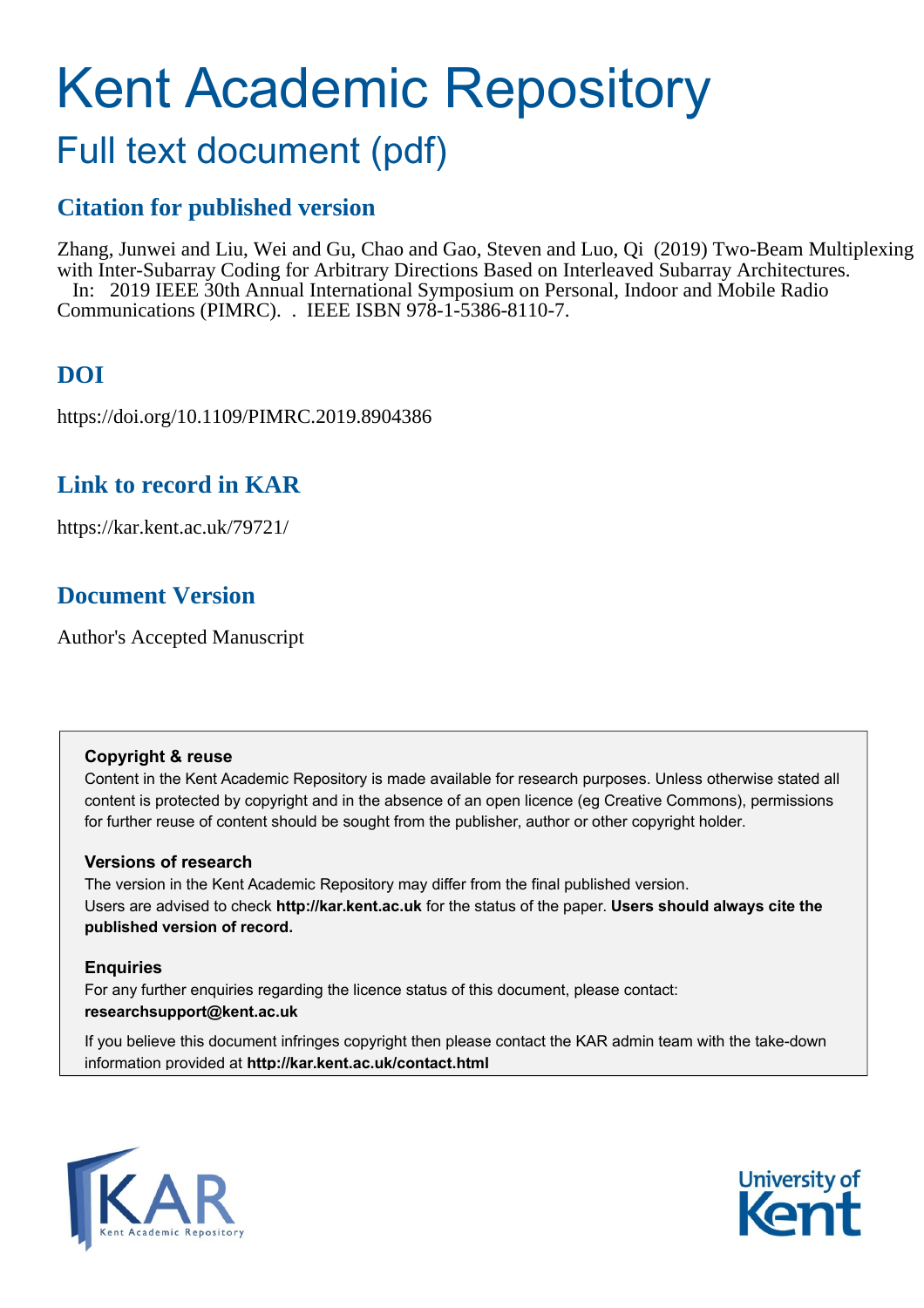# Two-Beam Multiplexing with Inter-Subarray Coding for Arbitrary Directions Based on Interleaved Subarray Architectures

Junwei Zhang<sup>∗</sup> , Wei Liu<sup>∗</sup> , Chao Gu† , Steven (Shichang) Gao‡ , and Qi Luo‡

<sup>∗</sup>Department of Electronic and Electrical Engineering

University of Sheffield, Sheffield, United Kingdom

†School of Electronics, Electrical Engineering and Computer Science

Queen's University of Belfast, Belfast, United Kingdom

‡School of Engineering and Digital Arts

University of Kent, Canterbury, United Kingdom

*Abstract*—A new method is proposed to achieve millimeter-wave two-beam multiplexing with arbitrary directions based on the interleaved subarray architecture. Beam interference can be mitigated and beam gain augmented by multiplexing multiple beams. Previous techniques can only multiplex two beams whose directions satisfy a specific relationship. By the proposed design and the associated inter-coding technique, two-beam multiplexing for arbitrary directions to serve two users is achieved. Design examples are provided to demonstrate the effectiveness of the proposed method.

#### I. INTRODUCTION

For the next-generation (5G) communication systems, two key enabling technologies are massive multipleinput and multiple output (MIMO) and millimeter wave communication [1], and both require the employment of a large number of antennas working at high frequencies with a wide bandwidth. If the traditional beamforming process is implemented completely in the digital domain, the extremely high cost associated with the large number of high-speed analogue to digital converters (ADCs) and the high-level power consumption will render it practically infeasible.

One solution to the problem is to employ some analogue beamforming techniques [2]–[4], in combination with the digital beamforming technique [5], leading to the well-known hybrid beamforming structure [6]– [10], where analogue beamforming is performed first to reduce the number of analogue channels, which are then converted into digital via a reduced number of ADCs, and after that digital beamforming can then be performed.

Various hybrid beamforming structures have been proposed in the past and one of them is the subaperture based hybrid beamformer [8], [10]–[13]. There are mainly two types of implementation for the subarray scheme: one is the side-by-side type or localised architecture and the other one is the interleaved architecture [14], [15]. In the side-by-side structure, all the antenna elements belonging to the same subarray are located within a local region next to each other; as a result, the beam width generated by this scheme is relatively large. For the interleaved structure, the antenna elements of each subarray are distributed over a much larger aperture and the spacing between adjacent subarray elements is much larger than the standard array spacing. So a much narrower beam can be formed by the interleaved structure, which makes it a good candidate for beam multiplexing; however, this narrow beamwidth is achieved at the cost of generating high sidelobes or even grating lobes or spatial aliasing, although this effect can be suppressed at a later stage by digital beamforming to some extent with improved desired beam gain [16]–[18].

Recently, a hybrid beamforming method which involves multiplexing two beams was proposed in [19]. However, as pointed out later in this paper, a limitation of the proposed method is that the directions of the two beams must satisfy a specific relationship and therefore it is not suitable for users located at arbitrary directions. In this work, we focus on the interleaved subarray beamforming scheme, and investigate the inter-subarray coding technique involved in multiplexing two beams with arbitrary directions to serve two users in a userdense network, which was not considered in [19].

This paper is organized as follows. A review of the interleaved subarray scheme is provided in Sec. II, and the inter-subarray coding scheme for two users with arbitrary directions is proposed in Sec. III. Design examples are provided in Sec. IV and conclusions are drawn in Sec. V.

#### II. THE INTERLEAVED SUBARRAY STRUCTURE

The interleaved subarray structure based on an Nelement uniform linear array (ULA) is shown in Fig.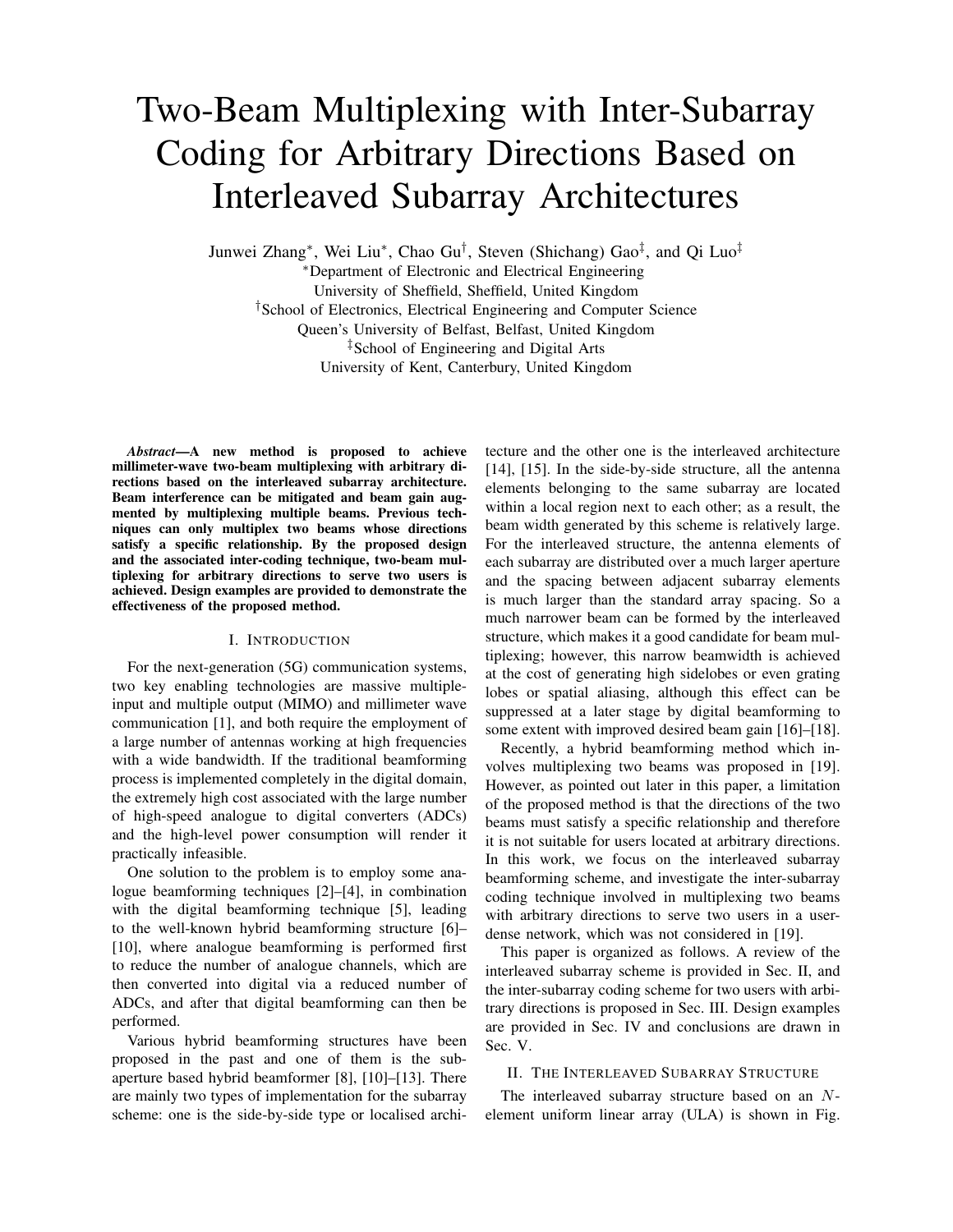1, where the adjacent antenna spacing is  $d$ . Suppose the N elements of the ULA are split into M interleaved subarrays. Then, each subarray consists of  $N_s = N/M$ antennas with an adjacent antenna spacing  $d_m = Md$ . The phase shift between adjacent subarrays is  $e^{j2\pi \frac{d}{\lambda} sin\theta}$ .



Fig. 1. An interleaved subarray based hybrid beamforming structure

The beam pattern  $P_m(\theta, \phi_m)$ ,  $m = 0, 1, \dots, M - 1$ , generated by the  $m$ -th subarray pointing to the direction  $\phi_m$  can be expressed as follows

$$
P_m(\theta, \phi_m) = e^{j2\pi p_m sin\theta}
$$
  

$$
\sum_{n=0}^{N_s-1} w_{A,m,n}(\phi_m) exp\left[j2\pi \frac{d_m}{\lambda} n sin\theta\right],
$$
 (1)

where  $p_m = m \frac{d}{\lambda}$  denotes the starting location of the m-th subarray in terms of the signal wavelength  $\lambda$ , and  $w_{A,m,n}(\phi_m)$  denotes the analogue weighting factor of the  $n$ -th antenna of the  $m$ -th subarray for the main beam direction pointing to  $\phi_m$ . Through inter-subarray coding, the M-subarray based hybrid beamforming scheme produces M beams using the interleaved subarray architecture. The overall beam pattern using the  $M$  subarrays with a main beam in the direction  $\phi_i$  can be expressed as

$$
P(\theta, \phi_i) = \sum_{m=0}^{M-1} w_{D,i,m} P_m(\theta, \phi_m) = \sum_{m=0}^{M-1} w_{D,i,m}
$$
  

$$
e^{j2\pi p_m sin\theta} \sum_{n=0}^{N_s-1} w_{A,m,n}(\phi_m) exp\left[j2\pi \frac{d_m}{\lambda} n sin\theta\right],
$$
 (2)

where  $w_{D,i,m}$  denotes the digital weighting factor for the  $m$ -th subarray.

If we choose  $w_{A,m,n}(\phi_m) = exp \left[ -j2\pi \frac{d_m}{\lambda} n sin \phi_m \right],$ i.e. a uniform weighting compensating only for the phase

difference between the adjacent antenna elements of the m-th subarray,  $P_m(\theta, \phi_m)$  changes to

$$
P_m(\theta, \phi_m) = e^{j2\pi m \frac{d}{\lambda} sin\theta}
$$
  

$$
\sum_{n=0}^{N_s - 1} exp\left[j2\pi \frac{Md}{\lambda} n(sin\theta - sin\phi_m)\right].
$$
 (3)

#### III. THE PROPOSED SUBARRAY DESIGN AND ASSOCIATED INTER-SUBARRAY CODING SCHEME

In [19], the two-user case is studied, where there are two subarrays in total  $(M=2)$  and two beams are produced by an inter-subarray coding scheme with a linear combination of analogue weighting factors for two subarrays. With  $d = \frac{\lambda}{2}$ , the antenna analogue weighting factors of the zeroth and first subarrays are given by

$$
w_{A,0,n}(\phi_0) = e^{-j2\pi n \sin \phi_0},
$$
  
\n
$$
w_{A,1,n}(\phi_1) = e^{-j2\pi (n + \frac{1}{2})\sin \phi_1},
$$
\n(4)

where  $\phi_0$  and  $\phi_1$  are the two desired directions. This interleaved-subarray beamforming system generates the first user's own beam naturally and the second user's beam in the direction of the first user's grating lobe and vice versa, and as a result, data for the first user is divided in anti-phase and data for the second user is divided in phase. Specifically, as proposed in [16], [19], the digital beamformer coefficient vector  $w_{D,i}$  can be characterized as follows

$$
\mathbf{w}_{D,0} = [w_{D,0,0}, w_{D,0,1}] = [1 \quad -1],\tag{5}
$$

$$
\mathbf{w}_{D,1} = [w_{D,1,0}, w_{D,1,1}] = [1 \qquad 1]. \tag{6}
$$

Finally, the two generated beams are

$$
P(\theta, \phi_0) = \sum_{n=0}^{N_s - 1} e^{j2\pi n(\sin\theta - \sin\phi_0)} - \sum_{n=0}^{N_s - 1} e^{j2\pi (n + \frac{1}{2})(\sin\theta - \sin\phi_1)},
$$
\n
$$
P(\theta, \phi_1) = \sum_{n=0}^{N_s - 1} e^{j2\pi n(\sin\theta - \sin\phi_0)} + \sum_{n=0}^{N_s - 1} e^{j2\pi (n + \frac{1}{2})(\sin\theta - \sin\phi_1)}.
$$
\n(8)

Ideally (7) should form a beam pointing to direction  $\phi_0$  while (8) forms a beam pointing to direction  $\phi_1$ . Generally, for a ULA of  $2N<sub>s</sub>$  antennas with adjacent antenna spacing  $d = \frac{\lambda}{2}$ , to have beam responses with main beam directions in  $\phi_0$  and  $\phi_1$ , respectively, one way is to steer the broadside main beam with uniform weighting to the corresponding directions as follows,

$$
P(\theta, \phi_0) = \sum_{n=0}^{2N_s - 1} e^{j\pi n(\sin\theta - \sin\phi_0)},
$$
 (9)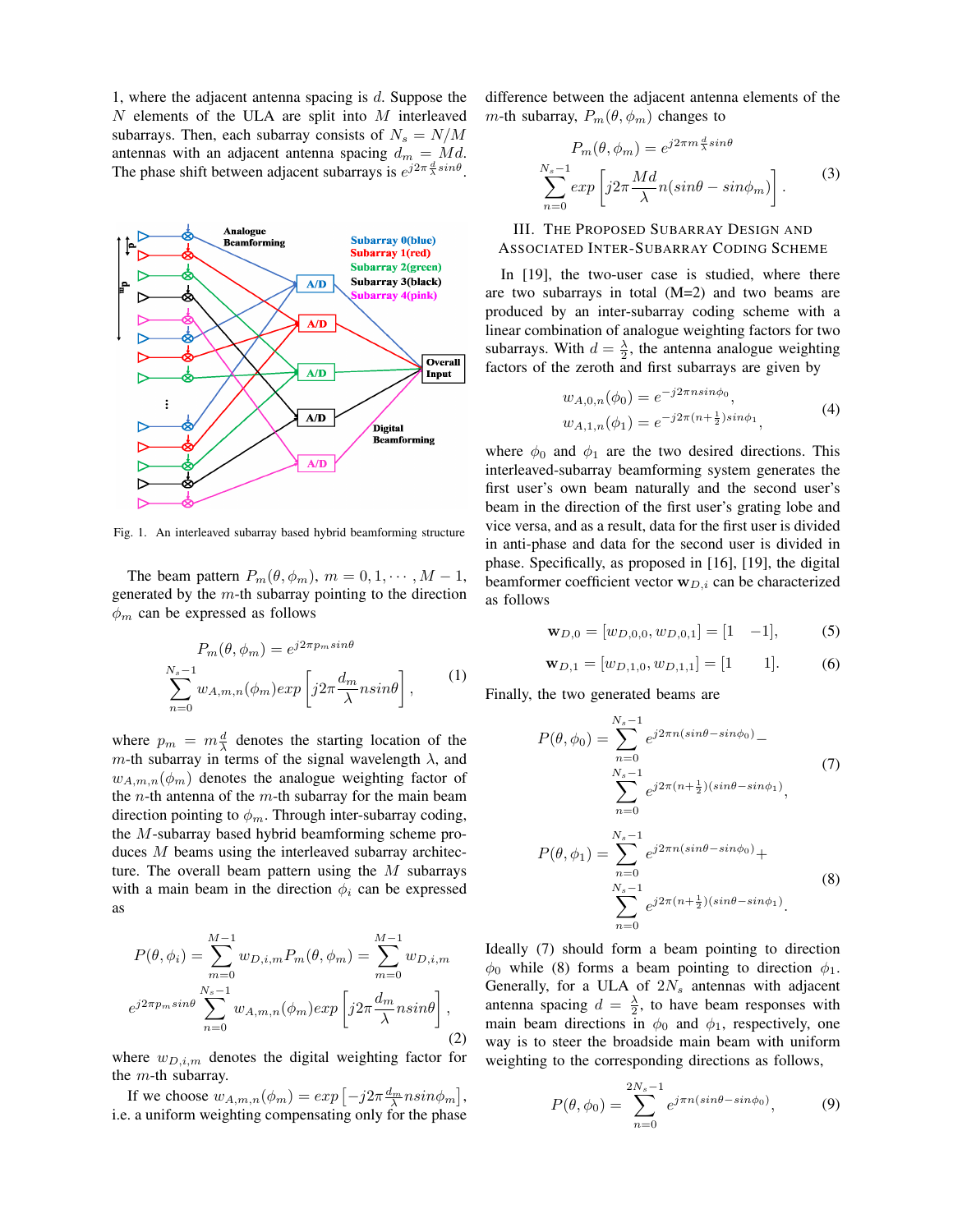$$
P(\theta, \phi_1) = \sum_{n=0}^{2N_s - 1} e^{j\pi n(\sin \theta - \sin \phi_1)}.
$$
 (10)

The key is to find some appropriate parameters so that (7) will be transformed into the form of (9), while (8) transformed into the form of (10). To achieve that, we first expand (7) into the following form

$$
P(\theta, \phi_0) = \sum_{n=0}^{N_s - 1} e^{j2\pi n(\sin\theta - \sin\phi_0)} -
$$
  

$$
\sum_{n=0}^{N_s - 1} e^{j\pi (2n+1)(\sin\theta - \sin\phi_0)} e^{j\pi (2n+1)(\sin\phi_0 - \sin\phi_1)}.
$$
 (11)

It can be seen that as long as

$$
e^{j\pi(\sin\phi_0 - \sin\phi_1)} = -1,\tag{12}
$$

or equivalently

$$
|\sin\phi_0 - \sin\phi_1| = 1,\tag{13}
$$

(7) and (8) will be transformed into the form of (9) and (10), respectively. Thus, in [19], [20], there is an important limitation to this scheme: the two user directions cannot be arbitrary and have to follow this specific relationship. Although in practice, it is difficult to find two user directions meeting exactly this relationship, it theoretically proves that it is possible to use a simple hybrid analogue and digital beamforming technique to form two beams without spatial aliasing.

Now in the following we try to overcome the limit of the scheme in [19], [20] and design a new scheme with two interleaved subarrays which can form beams in two arbitrary directions. First, given the simple form of the digital beamformer coefficient  $w_{D,i}$  in (5) and (6), they are still adopted in the new scheme. Consider a general uniform linear array with adjacent spacing  $d = \alpha \frac{\lambda}{2}$ , where  $\alpha$  is a coefficient with its value to be determined later. Then, the adjacent antenna spacing for the  $m$ -th subarray is given by

$$
d_m = Md = M\alpha \frac{\lambda}{2} = \alpha \lambda, \qquad (14)
$$

where  $M = 2$  has been used for two subarrays. Moreover, the start position  $p_m$  of the m-th subarray is

$$
p_m = m\frac{d}{\lambda} = m\frac{\alpha}{2}.
$$
 (15)

In order to form two beams to directions  $\phi_0$  and  $\phi_1$ separately using a ULA of  $2N_s$  antennas with adjacent antenna spacing  $d = \alpha \frac{\lambda}{2}$ , similar to (9) and (10), the desired beam responses for the two beams can be achieved by beam steering in combination with uniform weighting as follows

$$
P(\theta, \phi_0) = \sum_{n=0}^{2N_s - 1} e^{j\alpha \pi n (\sin \theta - \sin \phi_0)},
$$
 (16)

$$
P(\theta, \phi_1) = \sum_{n=0}^{2N_s - 1} e^{j\alpha \pi n (\sin \theta - \sin \phi_1)}.
$$
 (17)

On the other hand, based on (2), the new antenna analogue weighting factors for the zeroth and first subarrays can be chosen to compensate for the phase difference corresponding to look directions only with uniform magnitudes as follows

$$
w_{A,0,n}(\phi_0) = e^{-j2\alpha\pi n sin\phi_0},
$$
  
\n
$$
w_{A,1,n}(\phi_1) = e^{-j2\alpha\pi(n+\frac{1}{2})sin\phi_1}.
$$
\n(18)

Then, the desired beam responses for the two beams are

$$
P(\theta, \phi_0) = \sum_{n=0}^{N_s - 1} e^{j2\alpha \pi n (\sin \theta - \sin \phi_0)} - \sum_{n=0}^{N_s - 1} e^{j2\alpha \pi (n + \frac{1}{2})(\sin \theta - \sin \phi_1)},
$$
\n
$$
P(\theta, \phi_1) = \sum_{n=0}^{N_s - 1} e^{j2\alpha \pi n (\sin \theta - \sin \phi_0)} + \sum_{n=0}^{N_s - 1} e^{j2\alpha \pi (n + \frac{1}{2})(\sin \theta - \sin \phi_1)}.
$$
\n(20)

To find  $\alpha$ , similar to (11), we modify (19) into

$$
P(\theta, \phi_0) = \sum_{n=0}^{N_s - 1} e^{j2\alpha \pi n (\sin \theta - \sin \phi_0)} -
$$

$$
\sum_{n=0}^{N_s - 1} e^{j\alpha \pi (2n+1)(\sin \theta - \sin \phi_0)} e^{j\alpha \pi (2n+1)(\sin \phi_0 - \sin \phi_1)}.
$$
(21)

For (21) to match with (16), similar to (12), one solution is to have

$$
e^{j\alpha\pi(\sin\phi_0 - \sin\phi_1)} = -1.
$$
 (22)

For arbitrary  $\phi_0$  and  $\phi_1$ , the value of  $\alpha$  can then be calculated by

$$
\alpha = \frac{1}{|\sin \phi_0 - \sin \phi_1|}.
$$
\n(23)

#### IV. DESIGN EXAMPLES

In this section, we provide some design examples for the proposed scheme. Suppose that the number of antenna elements  $N<sub>s</sub>$  for each subarray is ten. The beam multiplexing performance between the scheme in [19] and the proposed scheme is compared for two arbitrarydirection beams.

Assume the two desired beam directions are  $\phi_0 =$  $-50^\circ$  and  $\phi_1 = 40^\circ$ . For the scheme in [19], the twobeam multiplexing results of one desired beam pointing to  $-50^\circ$  and one pointing to  $40^\circ$  are provided in Fig. 2 and Fig. 3, respectively. The corresponding analogue weighting factors for the above two cases are listed in Table I and Table II, respectively.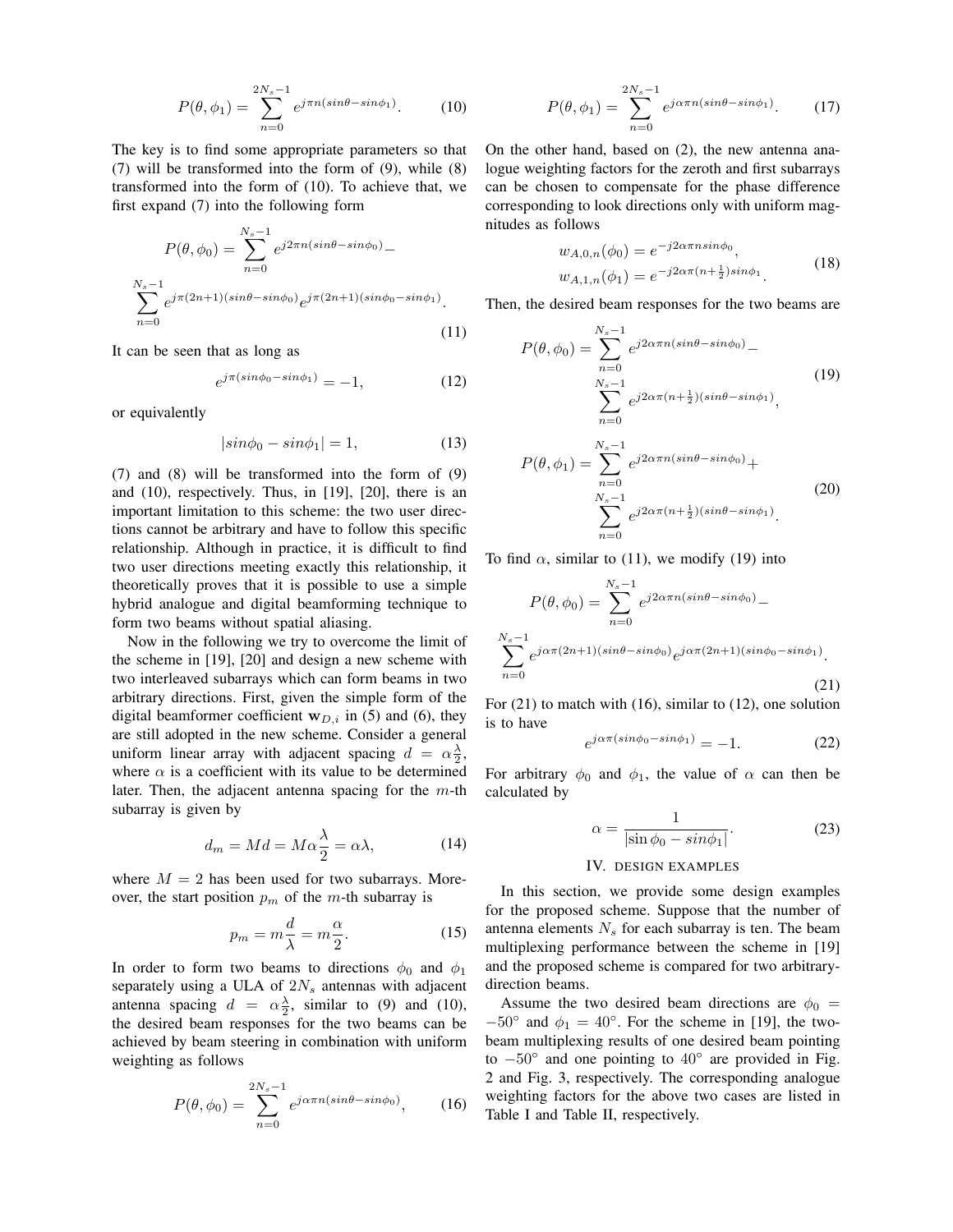

Fig. 2. Beam pattern of two interleaved subarrays when  $\phi_0 = -50^\circ$ with the scheme in [19].

TABLE I ANALOGUE WEIGHTING FACTORS WITH ITS BEAM POINTING TO −50◦ WITH INTER-CODING SCHEME IN [19].

| m<br>n | Φo                   |                     |
|--------|----------------------|---------------------|
|        | 1.0000+0.0000i       | 0.7418-0.6706i      |
|        | 0.1006-0.9949i       | $-0.5925 - 0.8056i$ |
| 2      | $-0.9797 - 0.2003i$  | $-0.8611 + 0.5084i$ |
| ٩      | $-0.2978 + 0.9546$ i | $0.4192 + 0.9079i$  |
|        | 0.9198+0.3924i       | 0.9455-0.3257i      |
| 5      | 0.4830-0.8756i       | $-0.2289 - 0.9735i$ |
|        | $-0.8226 - 0.5686i$  | $-0.9916 + 0.1297i$ |
|        | $-0.6485 + 0.7612i$  | $0.0293 + 0.9996i$  |
| 8      | $0.6920 + 0.7219$ i  | $0.9974 + 0.0715i$  |
| a      | 0.7878-0.6159i       | 0.1715-0.9852i      |



Fig. 3. Beam pattern of two interleaved subarrays when  $\phi_1 = 40^\circ$ with the scheme in [19].

We can clearly observe that in Fig. 2, beam one has pointed to the direction  $13.5^{\circ}$  instead of  $40^{\circ}$  as specified by the design, while in Fig. 3, beam zero has pointed to  $-21^\circ$  instead of  $-50^\circ$  as required, highlighting the issue of the design in [19].

As to the proposed inter-subarray coding scheme, from (23),  $\alpha$  can be calculated as 0.71 for  $\phi_0 = -50^\circ$ and  $\phi_1 = 40^\circ$ . Hence, the adjacent antenna spacing for

TABLE II ANALOGUE WEIGHTING FACTORS WITH ITS BEAM POINTING TO 40◦ WITH INTER-CODING SCHEME IN [19].

| m<br>n         | $\phi_0$            | Φ1                  |
|----------------|---------------------|---------------------|
|                | 1.0000+0.0000i      | $-0.4337 - 0.9011i$ |
|                | $-0.6295 + 0.7770i$ | $0.9748 + 0.2232i$  |
| $\overline{c}$ | $-0.2075 - 0.9782i$ | $-0.7825 + 0.6226i$ |
| 3              | $0.8907 + 0.4546i$  | 0.0015-1.0000i      |
| 4              | $-0.9139 + 0.4059i$ | $0.7806 + 0.6250i$  |
| 5              | 0.2599-0.9656i      | $-0.9755 + 0.2202i$ |
| 6              | $0.5867 + 0.8098i$  | 0.4364-0.8997i      |
| 7              | $-0.9985 - 0.0539i$ | $0.4309 + 0.9024i$  |
| 8              | 0.6704-0.7420i      | $-0.9741 - 0.2261i$ |
| Q              | $0.1545 + 0.9880i$  | 0.7844-0.6202i      |

the two subarrays is  $d_0 = d_1 = \alpha \lambda = 0.71 \lambda$ . The two resultant beams by the proposed inter-subarray coding scheme are presented in Fig. 4. The corresponding analogue weighting factors for two desired beams with directions of  $\phi_0 = -50^\circ$  and  $\phi_1 = 40^\circ$  are shown in Table III. It can be clearly seen that the two beams are in the desired directions and the proposed scheme is working effectively.



Fig. 4. Beam pattern of two interleaved subarrays when  $\phi_0 = -50^\circ$ and  $\phi_1 = 40^\circ$  with the proposed scheme.

TABLE III ANALOGUE WEIGHTING FACTORS FOR TWO BEAMS OF  $\phi_0 = -50^{\circ}$ AND  $\phi_1 = 40^\circ$  with the proposed scheme.

| m<br>n         | $\phi_0$             |                     |
|----------------|----------------------|---------------------|
|                | 1.0000+0.0000i       | 0.1366-0.9906i      |
|                | $-0.9622 - 0.2723i$  | $-0.3996 + 0.9167i$ |
| $\overline{c}$ | $0.8517 + 0.5240i$   | $0.6328 - 0.7743i$  |
| 3              | $-0.6768 - 0.7361i$  | $-0.8188 + 0.5741i$ |
| Λ              | $0.4508 + 0.8926$ i  | 0.9436-0.3311i      |
| 5              | $-0.1907 - 0.9816$ i | $-0.9980+0.0633i$   |
| h              | $-0.0838 + 0.9965i$  | $0.9779 + 0.2092i$  |
|                | 0.3520-0.9360i       | $-0.8848 - 0.4660i$ |
| 8              | $-0.5935+0.8048i$    | 0.7256+0.6881i      |
|                | 0.7902-0.6128i       | $-0.5123 - 0.8588i$ |